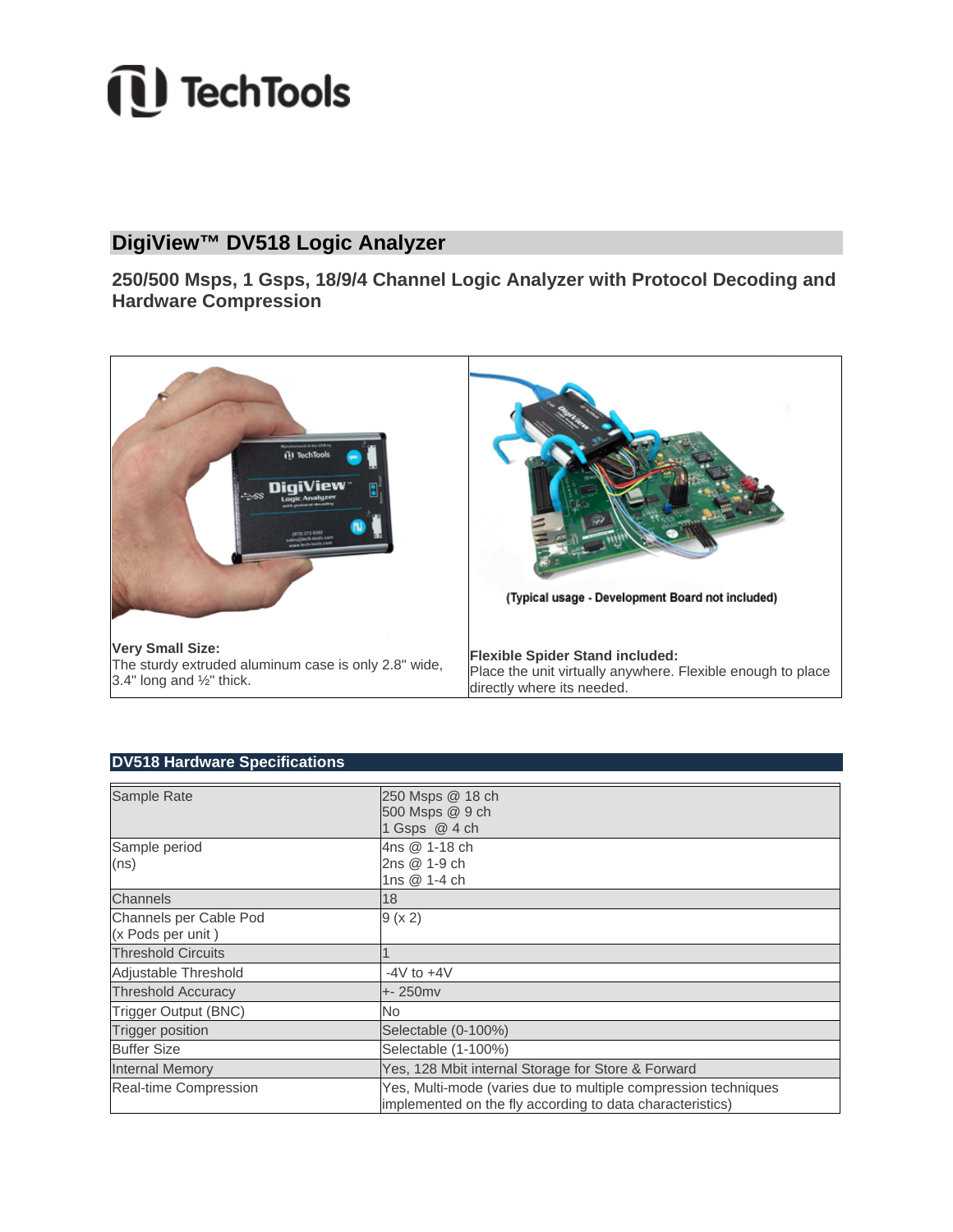Streaming **Yes, (up to 100 Million Transitions) Since we have real-time hardware-based compression, we measure captures in 'number of Transitions' rather than ' number of samples.'**  The number of samples captured varies with the data rate, but is always higher than the number of transitions (#samples ~= #transitions \* samplerate / datarate). **Typical Transitions captured (USB 3.0)** 18ch@250Msps: 18ch@250Msps: 100M (@data rates up to 100MTps) 9ch@500Msps: 100M (@data rates up to 160MTps) 4ch@1Gsps: 100M (@data rates beyond full bandwidth) **Typical Transitions captured (USB 2.0)** 18ch@250Msps: 100M (@data rates up to 10MTps) 9ch@500Msps: 100M (@data rates up to 14MTps) 4ch@1Gsps: 100M (@data rates up to 24MTps) **Guaranteed minimum transitions captured (with data rates > 10Tps):** (Ensured by the large store-and-forward buffer, even if the data rate far exceeds the USB bandwidth) 18ch@250Msps: 6 Million 9ch@500Msps: 8 Million 4ch@1Gsps: 10 Million **Typical Serial captures, USB2 or USB3 at full sample rate** Asynchronous 18 Million Characters Synchronous 5 Million Characters I²C 4 Million Characters SPI 4 Million Characters **Trigger Circuitry** Operating speed (MHz) 250 **Electrical** Impedance 50KOhms // < 4pF Power Source **USB** Power (Idle / Active) <0.5 Watt / < 2.5W Maximum voltage (Continuous, all channels) +-20 Volts Ground current Protection (ground lead to +- voltage) Yes, +-12 Volts Anti-static protection Yes Connection Type, Speed USB 3.0 (SS) or USB 2.0 (High Speed) **Mechanical** Size (LxWxH) 3.4" x 2.8" x 0.5" Materials **Extruded Aluminum Trigger Specifications:** Trigger Sequencers **Configurable:** National Manual Configurable: 1@16 stages, OR 4@4 stages, OR 2@8 stages, OR 1@8 and 2@4 stages, OR 1@12 and 1@4 stages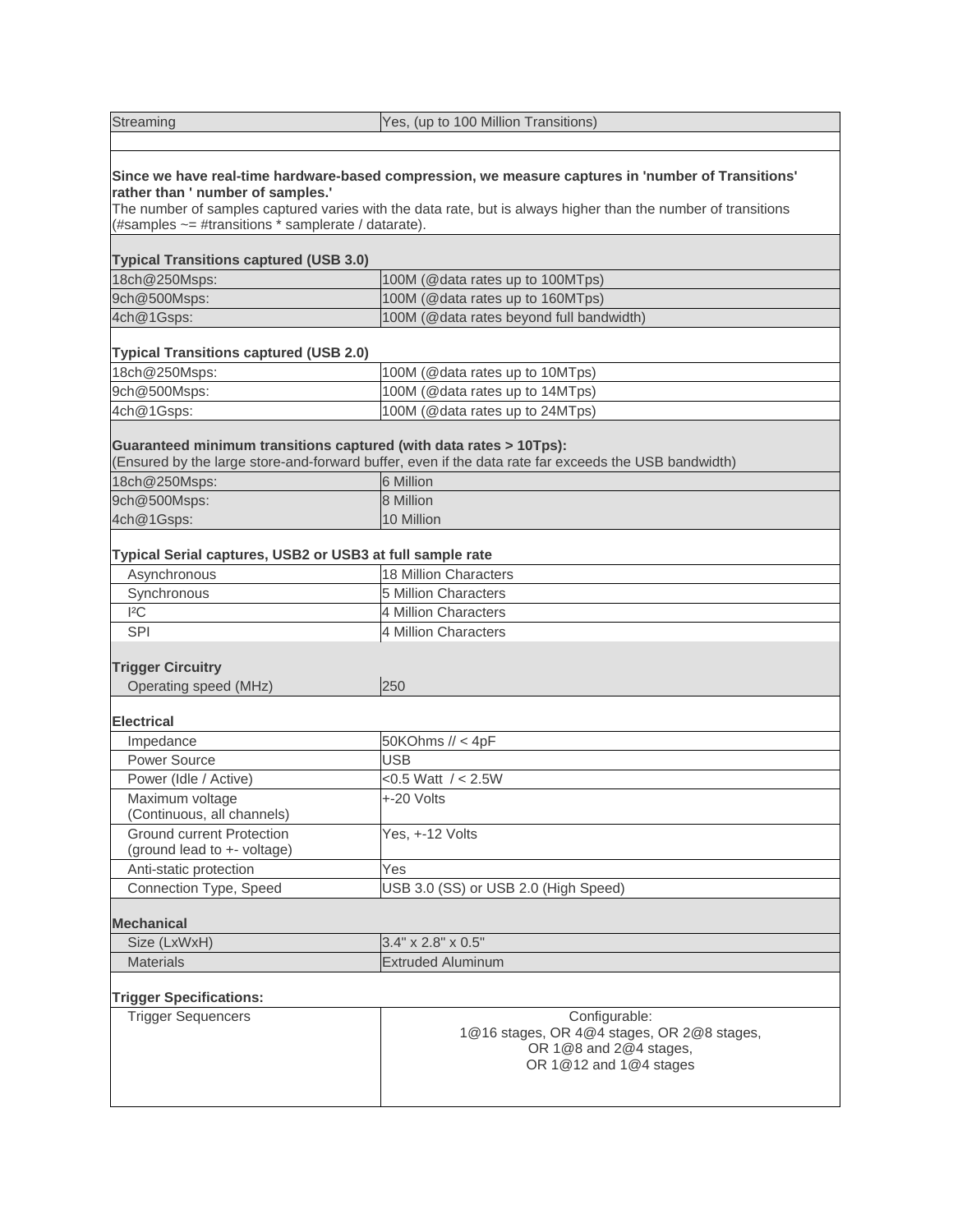| <b>Trigger Match Circuits</b> | 8 Universal Match Circuits. Each Circuit can be configured for any of the<br>following:                                                                                                                                 |
|-------------------------------|-------------------------------------------------------------------------------------------------------------------------------------------------------------------------------------------------------------------------|
|                               | Edge Detect (Full Channel Width - OR: rising, falling, either)<br>$\bullet$<br>Patterns (Full Channel Width - AND: 0, 1, X)<br>$\bullet$<br>Stable (Full Channel Width)<br>$> 1, \geq -5, \leq -5$ (Full Channel Width) |
| <b>Match Duration</b>         | Yes<br>- 1 per match circuit<br>- up to 1M samples each                                                                                                                                                                 |
| <b>Trigger Pass Count</b>     | Yes (up to 1 Million per Sequencer stage)                                                                                                                                                                               |
| <b>Trigger Output Sources</b> | Seq 1, OR Seq 2, OR Seq 3, OR Seq4                                                                                                                                                                                      |
|                               | OR (8 input sum-of-8 input products of all 8 match circuits)                                                                                                                                                            |

# Additional Details



**Front View - DV518:**

Channel Cable Connectors, Status LED, Power LED



**Rear View - DV518:**

Micro USB Connector (USB 3.0/2.0)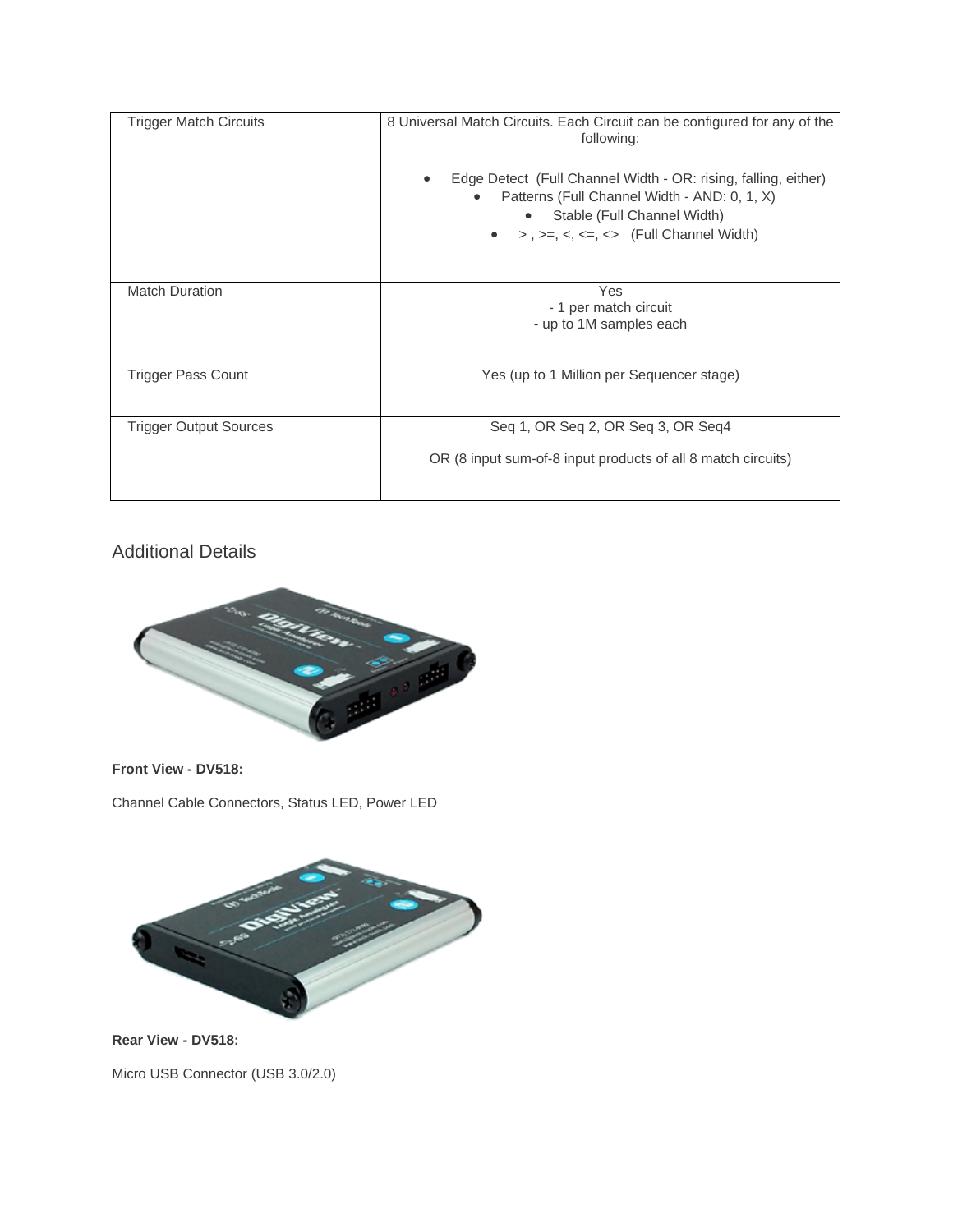

## **Cables & Clips Included:**

High Quality, flexible, connectorized cables and a full set of micro-clips are included with each Logic Analyzer



### **Flexible Stand/Hanger included:**

Place the unit virtually anywhere. Flexible enough to hang over a card riser or stand the unit in the middle of the Device Under Test. Insulated to protect from electrical shorts.

#### **Software Included:**

Our professional Capture and Analysis Software is included with each Logic Analyzer

Model DV518 is one of our newest models in the DigiView DV5 series of Logic Analyzers. With a sample rate of 1 Gsps, the DV518 more than doubles the fastest sample speed of our DV3200. This new model has 14 times the storage capacity, a larger threshold range, additional comression capabilities and USB SuperSpeed communication for automatic switchover to streaming from Store & Forward. As with other DigiView models, the DV5 series still features advanced trigger capabilities, inputs designed to handle  $\pm 20$  volts (continuous) and auto switching hardware compression.

This latest addition continues to feature the durability of our DV3 series by having an aluminum case, static protection and Ground current protection (ground lead to  $\pm$  12 volts). We also include high quality, connectorized channel cables (Strand count > 60) with a micrograbber clip for each channel and ground connection.

Our professional Capture & Analysis software, cables and micro clips and flexible stand are included at no additional cost.